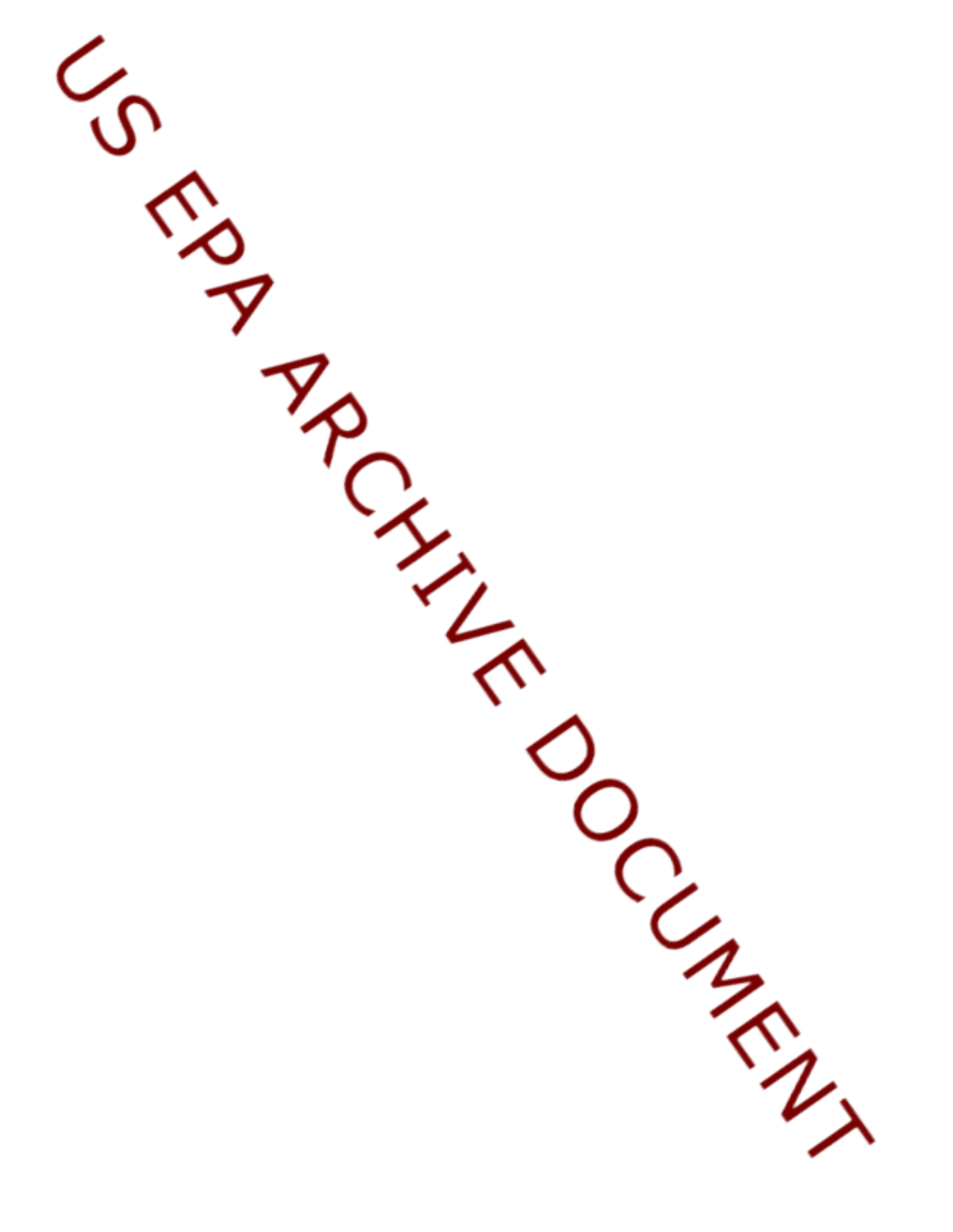## **Abstract for Symposium: Designating Attainable Uses for the Nation's Waters June 3-4, 2002**

**Title:** Georgia's Failure to Protect Existing and Designated Uses – A Case Study **By:** David W. Sligh, American Rivers Southeast Representative

 This case study shows a State's failures to properly protect stream uses. Georgia's regulatory agency was required to ensure compliance with the State's Water Quality Standards before issuing a 401 certification for a proposed dam and reservoir. Georgia officials blatantly ignored state and federal legal requirements. These failures are symptomatic of ones observed and documented in many other states and must be addressed through: 1) strengthened EPA oversite of individual state regulatory programs, Standards development, and implementation; 2) EPA guidance which specifically addresses these instances where States abdicate their responsibilities; and, 3) possibly, proposed changes to federal regulations to close "loopholes" used to avoid complete and faithful implementation of the Clean Water Act's intent.

## **Georgia's Failures**

Designated Uses – Though acknowledging that destruction of over 17 miles of stream habitat, elimination of many native species, disruption of materials and species movements through the watershed, and elimination of human uses protected under the designated use category would occur, Georgia asserted that the designated uses of affected water bodies would not be impaired. The designated use for these streams is "fishing," which is defined in Georgia regulations as "Propagation of Fish, Shellfish, Game and Other Aquatic Life; secondary contact recreation in and on the water; or for other use requiring water of a lower quality." Georgia ruled that this designated use was met as long as fishing would be possible in the reservoir that would drown the existing streams. They asserted that the presence of any fish in the altered system was sufficient to uphold this designated use and argued that protection and maintenance of native species and of the ecosystem's overall biological integrity were irrelevant to implementation of their designated use category.

Existing Uses – Far from protecting existing uses in the streams to be altered in this case, Georgia regulators, in fact, failed to even acknowledge the true definition of an "existing use," under their Water Quality Standards or under federal regulations. As in 40 CFR 131.3(e), Georgia's definition of "existing uses" includes those uses "actually attained in the waterbody on or after November 28, 1975." In this Georgia case, officials repeatedly asserted that the use-designations defined in their standards for the streams studied were synonymous with the "existing uses." Not one of the Georgia regulators involved in this case, at any time, cited or appeared familiar with the explicit definition for "existing instream water uses" contained in their own Standards and none of these officials would acknowledge that the definition in 40 CFR is much broader than their designated uses, even though the federal regulation explicitly states that uses actually attained are "existing, . . .whether or not they are included in the water quality standards."